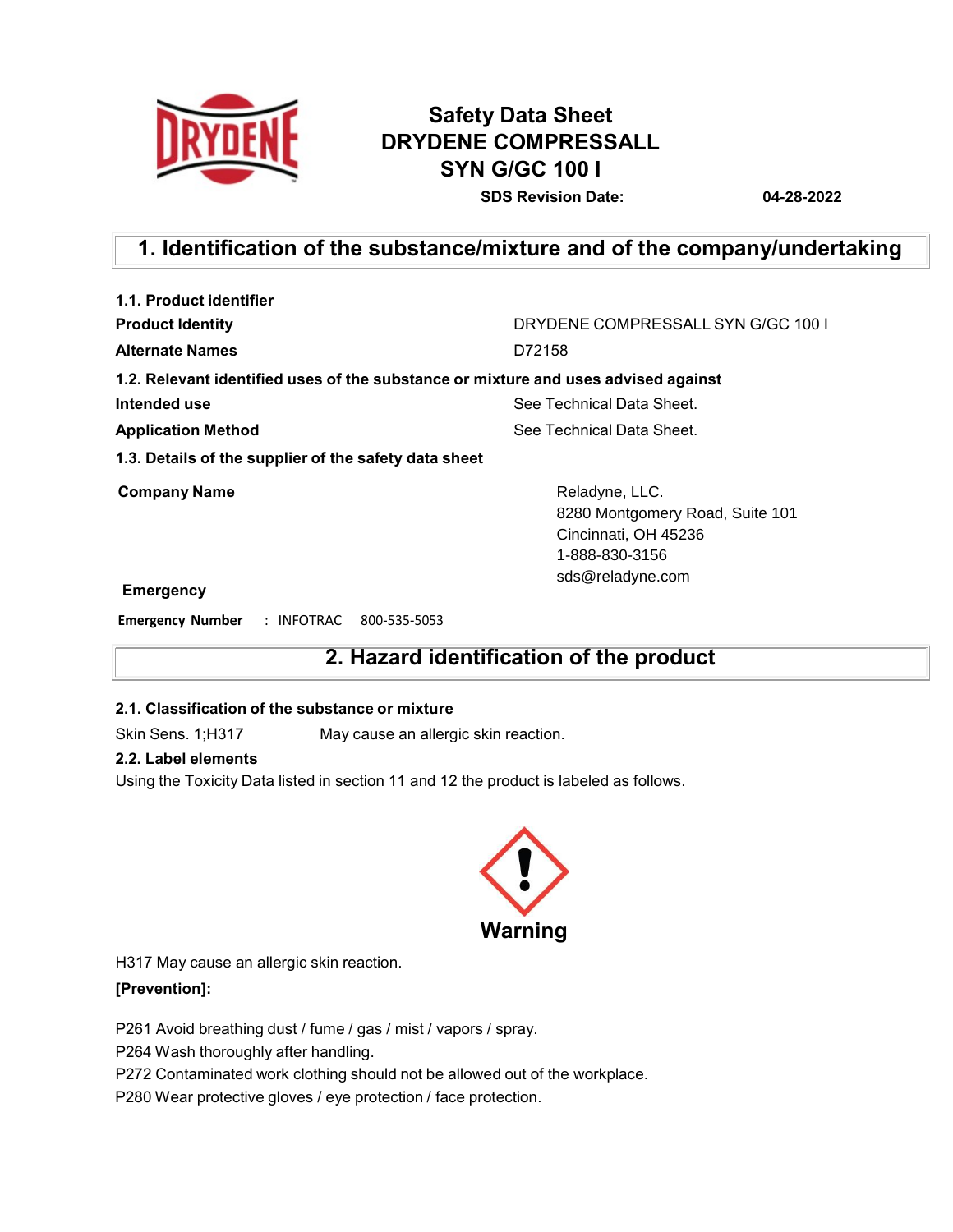### **[Response]:**

P302+352 IF ON SKIN: Wash with plenty of soap and water.

P305+351+338 IF IN EYES: Rinse continuously with water for several minutes. Remove contact lenses if present and easy to do - continue rinsing.

P313 Get medical advice / attention.

P321 Specific treatment (see information on this label).

P333+313 If skin irritation or a rash occurs: Get medical advice / attention.

P337+313 If eye irritation persists: Get medical advice / attention.

P363 Wash contaminated clothing before reuse.

### **[Storage]:**

No GHS storage statements

### **[Disposal]:**

P501 Dispose of contents / container in accordance with local / national regulations.

# **3. Composition/information on ingredients**

This product is considered a mixture.

This product contains the following substances that present a hazard within the meaning of the relevant State and Federal Hazardous Substances regulations.

| Ingredient/Chemical Designations                                  | Weight %   | <b>GHS Classification</b>                                                                       | <b>Notes</b> |
|-------------------------------------------------------------------|------------|-------------------------------------------------------------------------------------------------|--------------|
| Polypropylene glycol, monobutyl ether<br>CAS Number: 0009003-13-8 | 75 - 100   | ∣ Not Classified                                                                                |              |
| PHENYL-1-NAPHTHYLAMINE<br><b>CAS Number:</b><br>0000090-30-2      | $1.0 - 10$ | Acute Tox. 4:H302<br>Skin Sens. 1:H317<br>Aquatic Acute 1;H400<br><b>Aquatic Chronic 1:H410</b> | [1]          |

[1] Substance classified with a health or environmental hazard.

[2] Substance with a workplace exposure limit.

[3] PBT-substance or vPvB-substance.

\*The full texts of the phrases are shown in Section 16.

This formulation is considered a trade secret and specific chemical identity and exact percentage (concentration) of composition may have been withheld. Trade secrets are allowable per paragraph (i) of 29 CFR 1910.1200 as long as specific chemical identity and exact percentage composition are available and will be provided to health professionals, employees, or designated representatives in accordance with applicable provisions of paragraph (i).

## **4. First aid measures**

### **4.1. Description of first aid measures**

| General           | In all cases of doubt, or when symptoms persist, seek medical attention.<br>Never give anything by mouth to an unconscious person.                                                                                                        |
|-------------------|-------------------------------------------------------------------------------------------------------------------------------------------------------------------------------------------------------------------------------------------|
| <b>Inhalation</b> | Remove to fresh air, keep patient warm and at rest. If breathing is irregular or stopped, give<br>artificial respiration. If unconscious place in the recovery position and obtain immediate<br>medical attention. Give nothing by mouth. |
| <b>Eyes</b>       | Irrigate copiously with clean water for at least 15 minutes, holding the eyelids apart and<br>seek medical attention.                                                                                                                     |
| <b>Skin</b>       | Remove contaminated clothing. Wash skin thoroughly with soap and water or use a<br>recognized skin cleanser.                                                                                                                              |
| Ingestion         | If swallowed obtain immediate medical attention. Keep at rest. Do NOT induce vomiting.                                                                                                                                                    |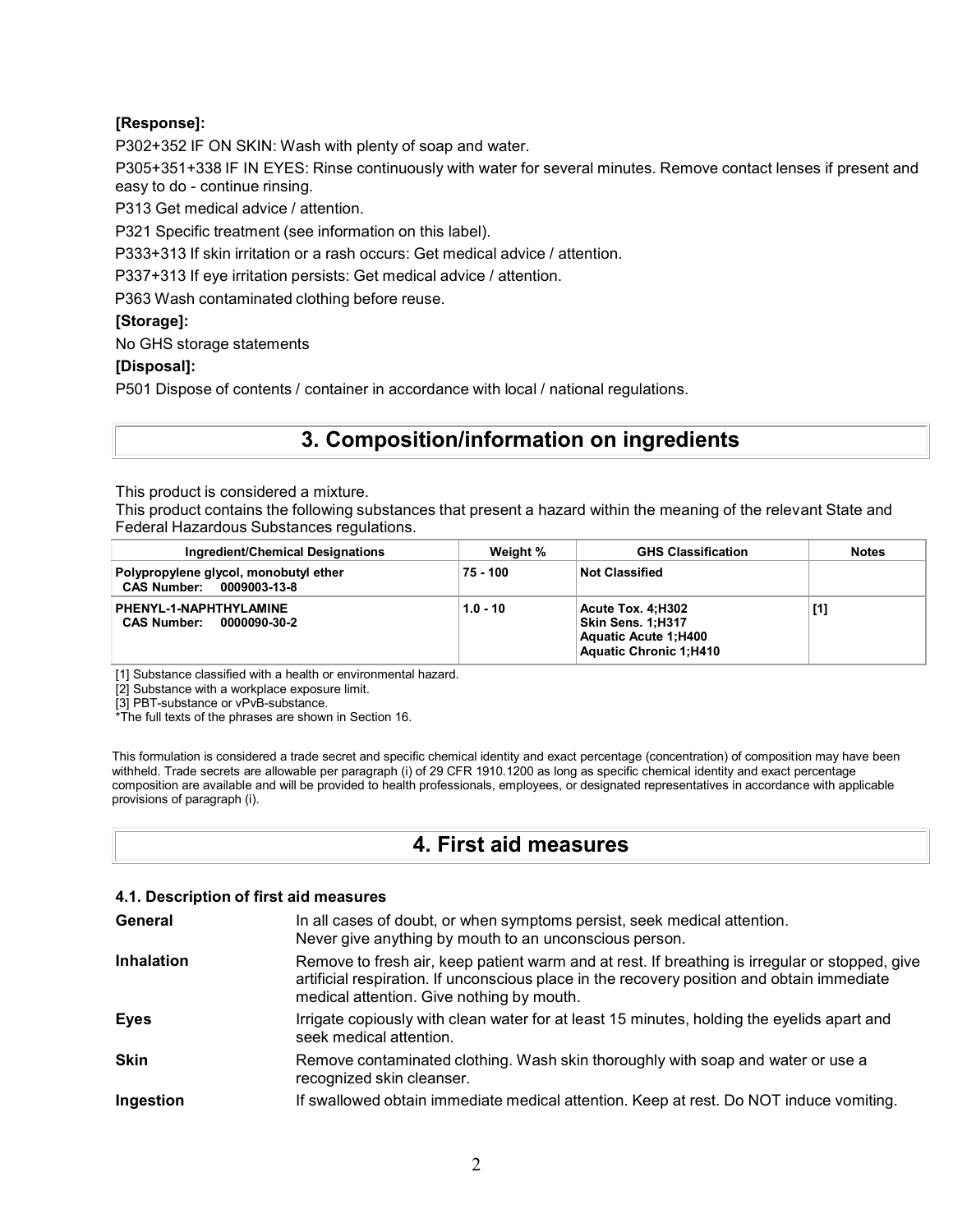### **4.2. Most important symptoms and effects, both acute and delayed**

**Overview • No specific symptom data available.** See section 2 for further details if applicable.

## **5. Fire-fighting measures**

### **5.1. Extinguishing media**

Dry chemical, foam, carbon dioxide or water spray.

### **5.2. Special hazards arising from the substance or mixture**

Hazardous decomposition: None under normal use.

Avoid breathing dust / fume / gas / mist / vapors / spray.

### **5.3. Advice for fire-fighters**

In the event of fire, wear full protective clothing and NIOSH Approved Self-contained breathing apparatus with full face piece operated in the pressure demand or other positive pressure mode. Move container from fire area if it can be done without risk. Use water to keep fire exposed containers cool and disperse vapors.

**ERG** Guide No.

## **6. Accidental release measures**

### **6.1. Personal precautions, protective equipment and emergency procedures**

Evacuate personnel to safe areas. Use personal protective equipment.

### **6.2. Environmental precautions**

Do not allow spills to enter drains or waterways.

Use good personal hygiene practices. Wash hands before eating, drinking, smoking or using toilet. Promptly remove soiled clothing and wash thoroughly before reuse.

### **6.3. Methods and material for containment and cleaning up**

Use a non-combustible material like vermiculite, sand or earth to soak up product and place in a container for later disposal.

Dike for disposal and cover with wet sand or earth.

### **7. Handling and storage**

### **7.1. Precautions for safe handling**

See section 2 for further details.

### **7.2. Conditions for safe storage, including any incompatibilities**

Handle containers carefully to prevent damage and spillage.

Store in a cool dry place.

Keep containers tightly closed.

Incompatible materials: Incompatible with strong oxidizing agents

See section 2 for further details.

### **7.3. Specific end use(s)**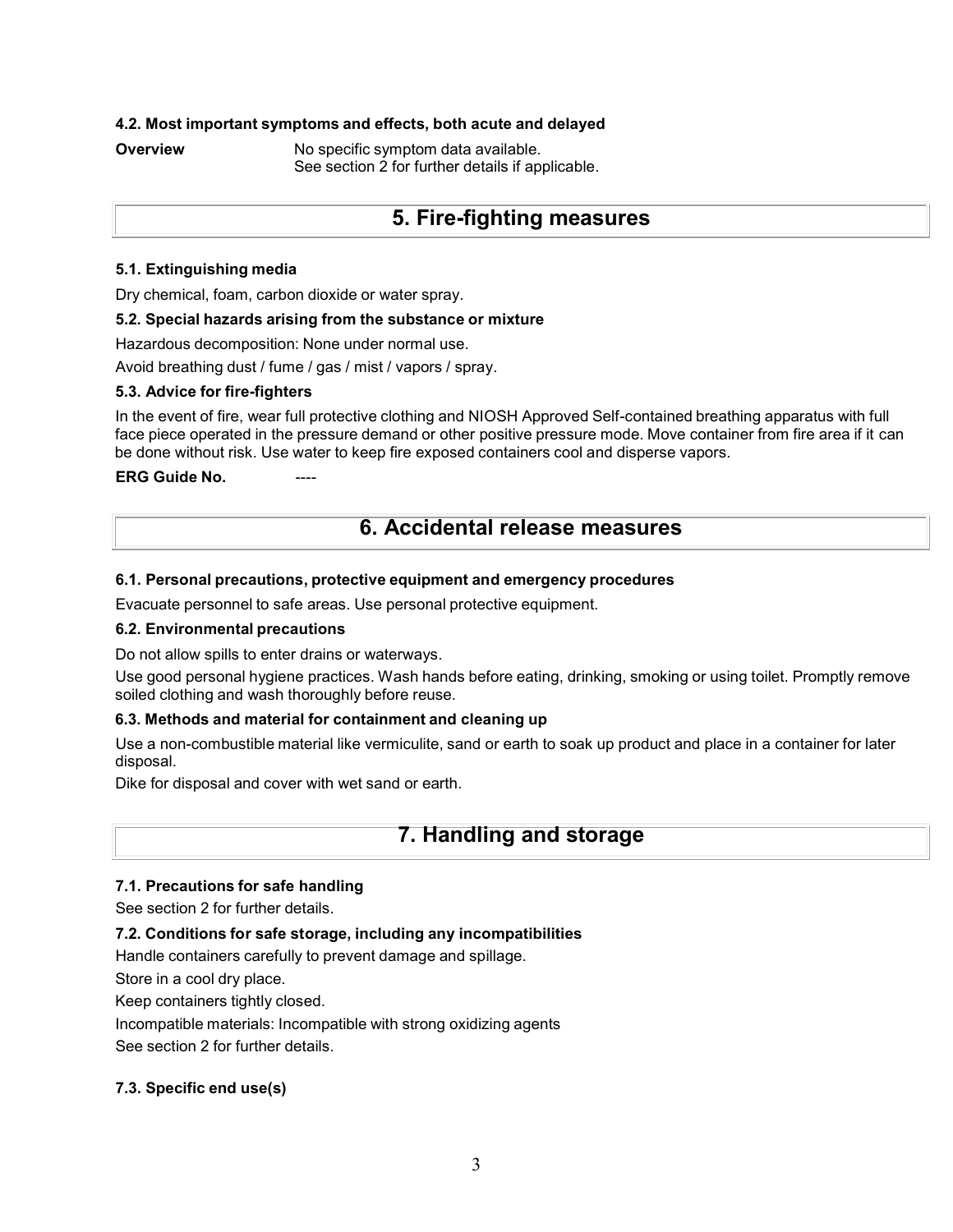No data available.

# **8. Exposure controls and personal protection**

### **8.1. Control parameters**

| <b>Exposure</b> |                                       |               |                      |  |  |
|-----------------|---------------------------------------|---------------|----------------------|--|--|
| CAS No.         | Ingredient                            | <b>Source</b> | Value                |  |  |
| 0000090-30-2    | PHENYL-1-NAPHTHYLAMINE                | <b>OSHA</b>   | No Established Limit |  |  |
|                 |                                       | <b>ACGIH</b>  | No Established Limit |  |  |
|                 |                                       | <b>NIOSH</b>  | No Established Limit |  |  |
|                 |                                       | Supplier      | No Established Limit |  |  |
| 0009003-13-8    | Polypropylene glycol, monobutyl ether | <b>OSHA</b>   | No Established Limit |  |  |
|                 |                                       | <b>ACGIH</b>  | No Established Limit |  |  |
|                 |                                       | <b>NIOSH</b>  | No Established Limit |  |  |
|                 |                                       | Supplier      | No Established Limit |  |  |

### **Carcinogen Data**

| CAS No.      | Ingredient                      | <b>Source</b> | Value                                                              |
|--------------|---------------------------------|---------------|--------------------------------------------------------------------|
| 0000090-30-2 | PHENYL-1-NAPHTHYLAMINE          | <b>OSHA</b>   | Select Carcinogen: No                                              |
|              |                                 | <b>NTP</b>    | Known: No: Suspected: No                                           |
|              |                                 | <b>IARC</b>   | Group 1: No; Group 2a: No; Group 2b: No; Group 3: No; Group 4: No; |
| 0009003-13-8 | Polypropylene glycol, monobutyl | <b>OSHA</b>   | Select Carcinogen: No                                              |
|              | ether                           | <b>NTP</b>    | Known: No: Suspected: No                                           |
|              |                                 | <b>IARC</b>   | Group 1: No; Group 2a: No; Group 2b: No; Group 3: No; Group 4: No; |

### **8.2. Exposure controls**

| <b>Respiratory</b>          | If workers are exposed to concentrations above the exposure limit they must use the<br>appropriate, certified respirators.                                                                                                                                                                                                             |
|-----------------------------|----------------------------------------------------------------------------------------------------------------------------------------------------------------------------------------------------------------------------------------------------------------------------------------------------------------------------------------|
| Eyes                        | Safety glasses with side shields                                                                                                                                                                                                                                                                                                       |
| <b>Skin</b>                 | Overalls which cover the body, arms and legs should be worn. Skin should not be exposed.<br>All parts of the body should be washed after contact.                                                                                                                                                                                      |
| <b>Engineering Controls</b> | Provide adequate ventilation. Where reasonably practicable this should be achieved by the<br>use of local exhaust ventilation and good general extraction. If these are not sufficient to<br>maintain concentrations of particulates and any vapor below occupational exposure limits<br>suitable respiratory protection must be worn. |
| <b>Other Work Practices</b> | Use good personal hygiene practices. Wash hands before eating, drinking, smoking or<br>using toilet. Promptly remove soiled clothing and wash thoroughly before reuse.                                                                                                                                                                 |

# **9. Physical and chemical properties**

| Appearance            | Clear and bright |
|-----------------------|------------------|
| Odor                  | Mild             |
| <b>Odor threshold</b> | Not Measured     |
| рH                    | Not Measured     |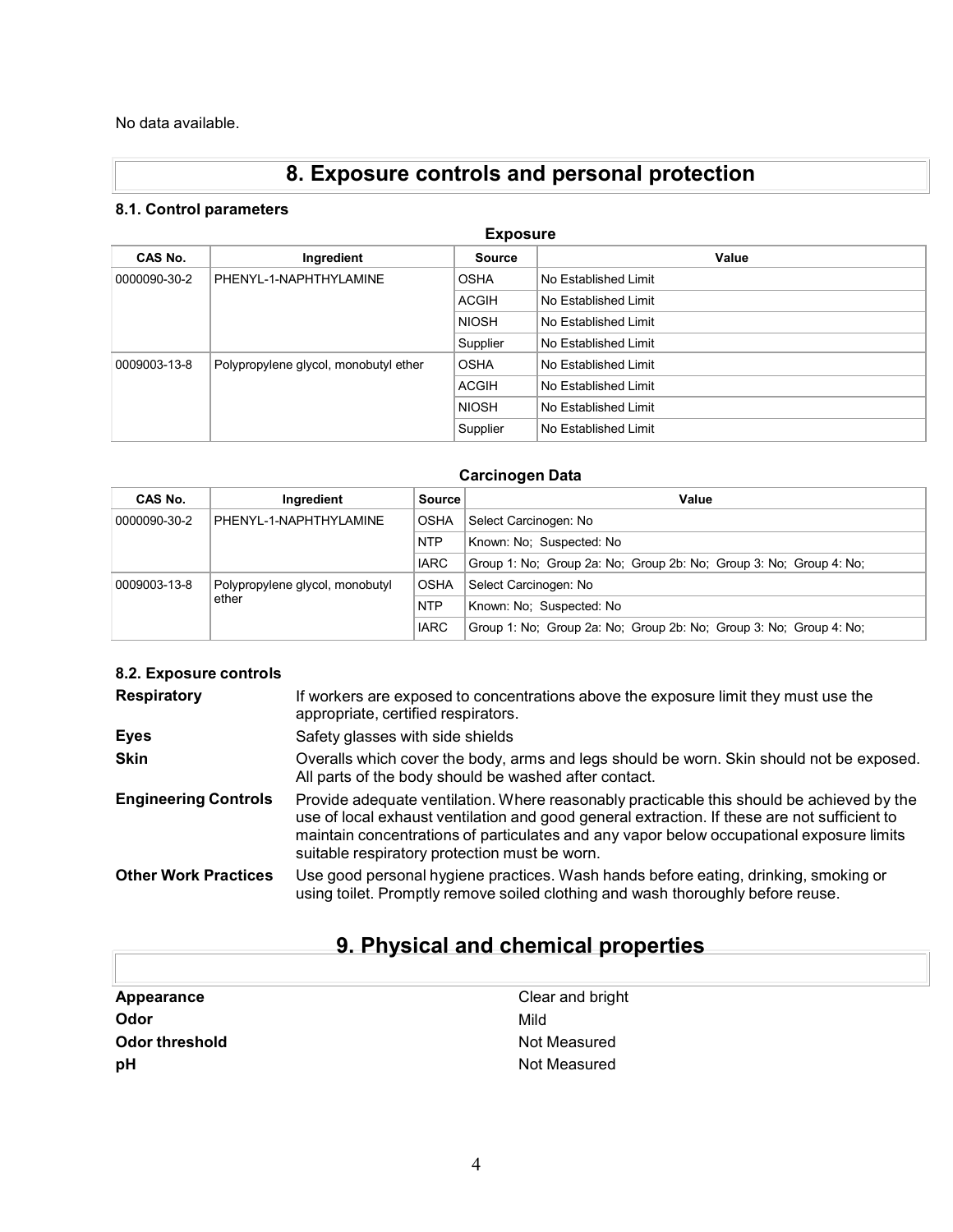| Melting point / freezing point                  | Not Measured                               |
|-------------------------------------------------|--------------------------------------------|
| <b>Pour Point</b>                               | -40C                                       |
| Initial boiling point and boiling range         | Not Measured                               |
| <b>Flash Point</b>                              | 230C                                       |
| Evaporation rate (Ether = 1)                    | Not Measured                               |
| Flammability (solid, gas)                       | Not Applicable                             |
| Upper/lower flammability or explosive limits    | <b>Lower Explosive Limit: Not Measured</b> |
|                                                 | <b>Upper Explosive Limit: Not Measured</b> |
| Vapor pressure (Pa)                             | Not Measured                               |
| <b>Vapor Density</b>                            | Not Measured                               |
| <b>Specific Gravity</b>                         | Not Measured                               |
| <b>Solubility in Water</b>                      | Not Measured                               |
| Partition coefficient n-octanol/water (Log Kow) | Not Measured                               |
| <b>Auto-ignition temperature</b>                | Not Measured                               |
| Decomposition temperature                       | 0.98                                       |
| Viscosity (cSt)                                 | 106.0 @ 40C                                |
| 9.2. Other information                          |                                            |
| No other relevant information.                  |                                            |

# **10. Stability and reactivity**

### **10.1. Reactivity**

Hazardous Polymerization will not occur. **10.2. Chemical stability** Stable under normal circumstances. **10.3. Possibility of hazardous reactions** No data available. **10.4. Conditions to avoid** None known **10.5. Incompatible materials** Incompatible with strong oxidizing agents **10.6. Hazardous decomposition products** None under normal use.

# **11. Toxicological information**

### **Acute toxicity**

Product is safe for intended use based on the formulation, testing results and the long history of safe consumer use.

| Inaredient                                          | Oral LD50.<br>mg/kg | Skin LD50.<br>mg/kg | Inhalation<br>Vapor LD50,<br>ma/L/4hr | Inhalation<br>Dust/Mist LD50.<br>ma/L/4hr | <b>Inhalation</b><br>Gas LD50,<br>ppm |
|-----------------------------------------------------|---------------------|---------------------|---------------------------------------|-------------------------------------------|---------------------------------------|
| Polypropylene glycol, monobutyl ether - (9003-13-8) | 9.100.00. Rat -     | No data             | No data                               | No data                                   | No data                               |
|                                                     | Category: NA        | available           | available                             | available                                 | available                             |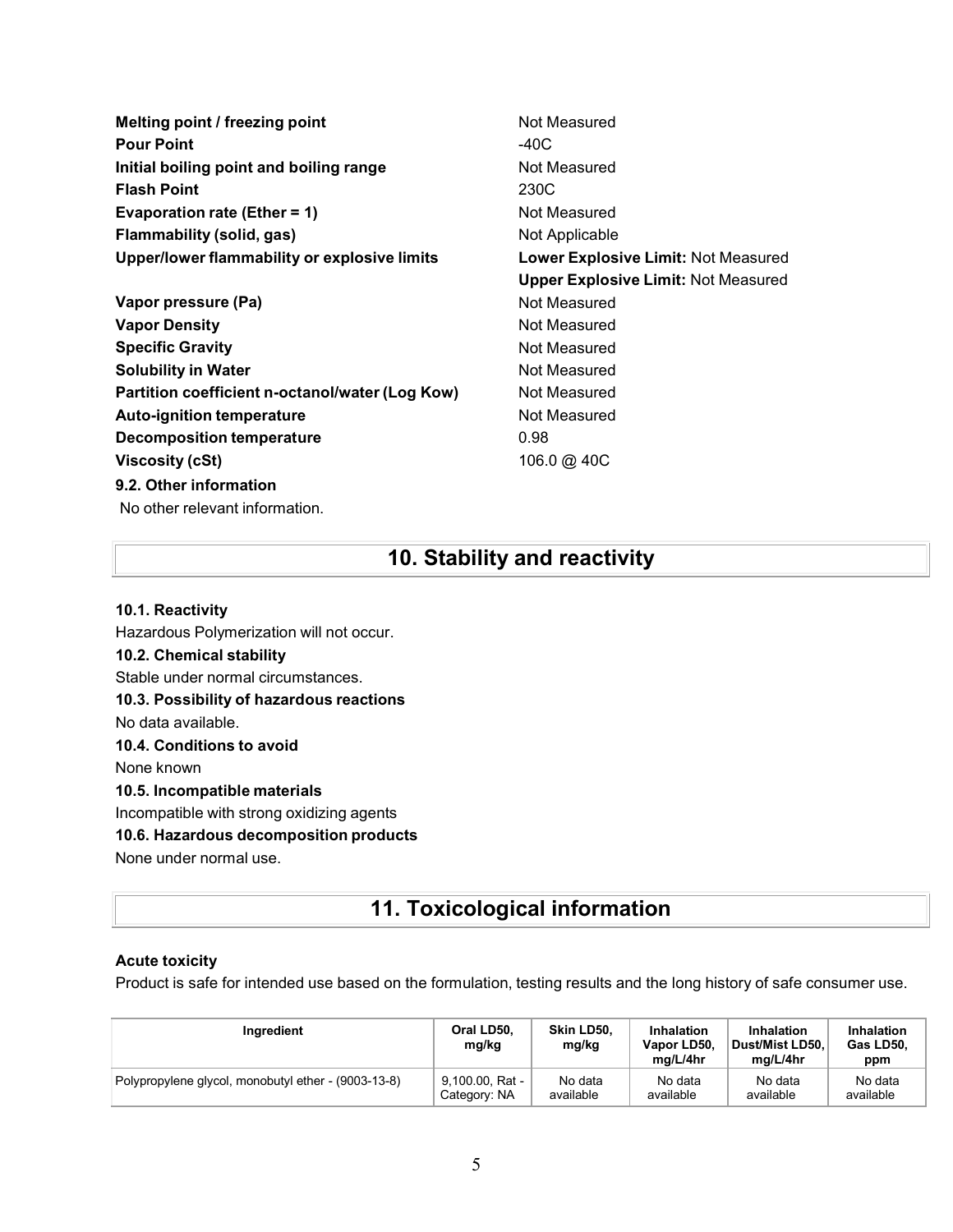| PHENYL-1-NAPHTHYLAMINE - (90-30-2) | $1.625.00$ . Rat -<br>Category: 4 | .5.000.00.<br>Rabbit -<br>Category: NA | No data<br>available | No data<br>available | No data<br>available |
|------------------------------------|-----------------------------------|----------------------------------------|----------------------|----------------------|----------------------|
|------------------------------------|-----------------------------------|----------------------------------------|----------------------|----------------------|----------------------|

Note: When no route specific LD50 data is available for an acute toxin, the converted acute toxicity point estimate was used in the calculation of the product's ATE (Acute Toxicity Estimate).

| <b>Classification</b>         | Category | <b>Hazard Description</b> |
|-------------------------------|----------|---------------------------|
| Acute toxicity (oral)         |          | Not Applicable            |
| Acute toxicity (dermal)       |          | Not Applicable            |
| Acute toxicity (inhalation)   |          | Not Applicable            |
| Skin corrosion/irritation     |          | Not Applicable            |
| Serious eye damage/irritation |          | Not Applicable            |
| Respiratory sensitization     |          | Not Applicable            |
| Skin sensitization            |          | Not Applicable            |
| Germ cell mutagenicity        |          | Not Applicable            |
| Carcinogenicity               |          | Not Applicable            |
| Reproductive toxicity         |          | Not Applicable            |
| STOT-single exposure          |          | Not Applicable            |
| STOT-repeated exposure        |          | Not Applicable            |
| Aspiration hazard             |          | Not Applicable            |

# **12. Ecological information**

### **12.1. Toxicity**

The preparation has been assessed following the conventional method of the Dangerous Preparations Directive 1999/45/EC and GHS and is not classified as dangerous for the environment, but contains substance(s) dangerous for the environment. See section 3 for details.

### **Aquatic Ecotoxicity**

| Ingredient                                          | 96 hr LC50 fish,<br>mg/l     | 48 hr EC50 crustacea,<br>mg/l | ErC50 algae,<br>mg/l |
|-----------------------------------------------------|------------------------------|-------------------------------|----------------------|
| Polypropylene glycol, monobutyl ether - (9003-13-8) | Not Available                | Not Available                 | Not Available        |
| PHENYL-1-NAPHTHYLAMINE - (90-30-2)                  | 0.44, Oncorhynchus<br>mvkiss | 0.30, Daphnia magna           | Not Available        |

### **12.2. Persistence and degradability**

There is no data available on the preparation itself.

#### **12.3. Bioaccumulative potential**

Not Measured

### **12.4. Mobility in soil**

No data available.

### **12.5. Results of PBT and vPvB assessment**

This product contains no PBT/vPvB chemicals.

### **12.6. Other adverse effects**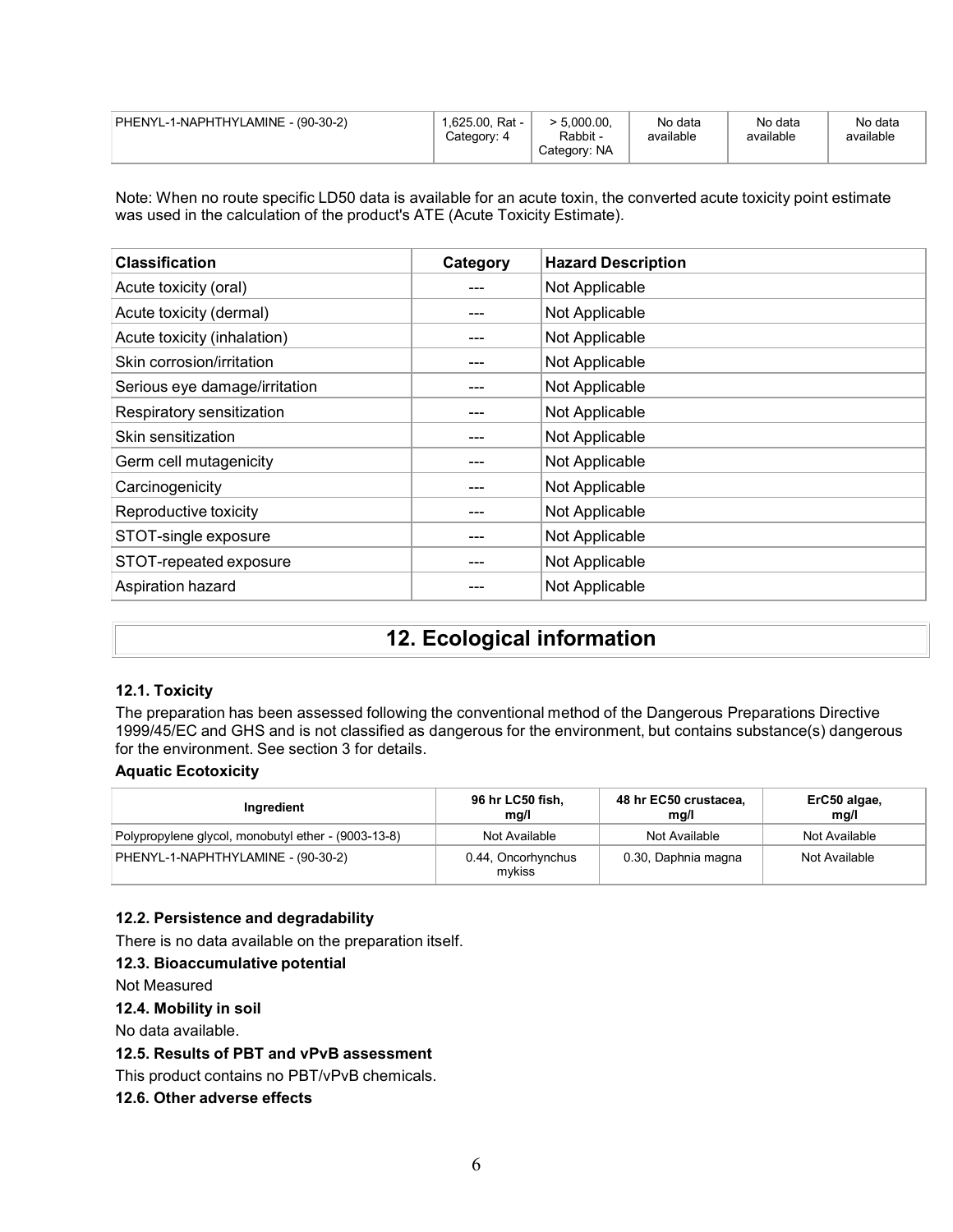No data available.

# **13. Disposal considerations**

### **13.1. Waste treatment methods**

Observe all federal, state and local regulations when disposing of this substance.

| <b>14. Transport information</b>    |                                                              |                                                                 |                           |
|-------------------------------------|--------------------------------------------------------------|-----------------------------------------------------------------|---------------------------|
|                                     | <b>DOT (Domestic Surface)</b><br>Transportation)             | IMO / IMDG (Ocean<br>Transportation)                            | <b>ICAO/IATA</b>          |
| 14.1. UN number                     | Not Applicable                                               | Not Regulated                                                   | Not Regulated             |
| 14.2. UN proper shipping<br>name    | Not Regulated                                                | Not Regulated                                                   | Not Regulated             |
| 14.3. Transport hazard<br>class(es) | <b>DOT Hazard Class: Not</b><br>Applicable<br>DOT Label: --- | <b>IMDG: Not Applicable</b><br><b>Sub Class: Not Applicable</b> | Air Class: Not Applicable |
| 14.4. Packing group                 | Not Applicable                                               | Not Applicable                                                  | Not Applicable            |
| 14.5. Environmental hazards         |                                                              |                                                                 |                           |
| <b>IMDG</b>                         | Marine Pollutant: No                                         |                                                                 |                           |
| 14.6. Special precautions for user  |                                                              |                                                                 |                           |
|                                     | No further information                                       |                                                                 |                           |

## **15. Regulatory information**

**Regulatory Overview** The regulatory data in Section 15 is not intended to be all-inclusive, only selected regulations are represented. **Toxic Substance Control Act ( TSCA)** All components of this material are either listed or exempt from listing on the TSCA Inventory. **WHMIS Classification** D2B **US EPA Tier II Hazards Fire:** No **Sudden Release of Pressure:** No

**Reactive:** No **Immediate (Acute):** Yes **Delayed (Chronic):** No

### **EPCRA 311/312 Chemicals and RQs:**

To the best of our knowledge, there are no chemicals at levels which require reporting under this statute.

### **EPCRA 302 Extremely Hazardous :**

To the best of our knowledge, there are no chemicals at levels which require reporting under this statute.

### **EPCRA 313 Toxic Chemicals:**

To the best of our knowledge, there are no chemicals at levels which require reporting under this statute.

### **Proposition 65 - Carcinogens (>0.0%):**

Benzenamine